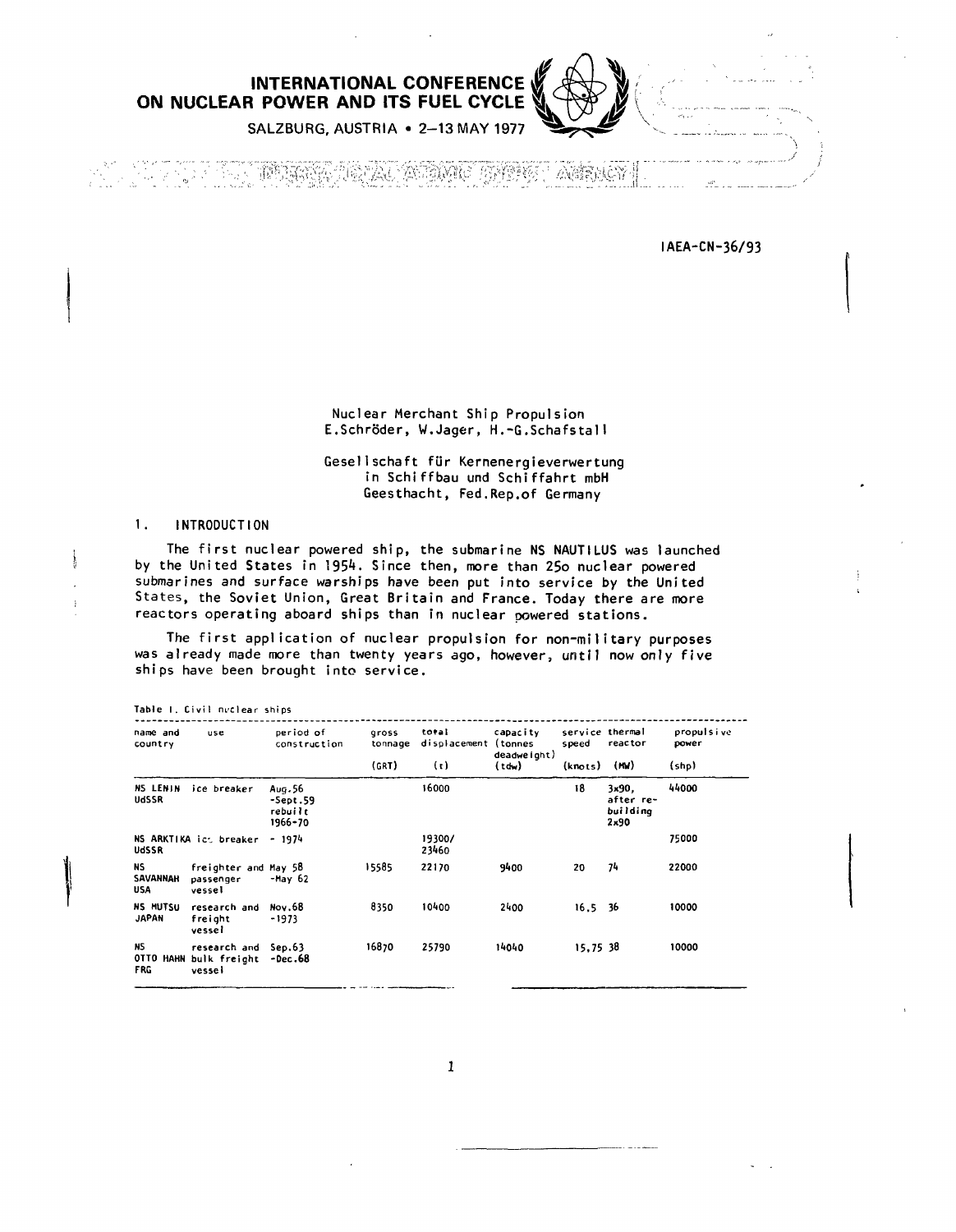**The ice breaker NS LENIN originally equipped with three reactors has reconstructed in 1966-70 and is now powered by two modern pressurized water reactors. The operational experience has been reported as excellent.**

**The NS ARKTIKA is the flagship of a new generation of Soviet ice breakers. The next ship, the NS SIBIR is presently under construction.**

**The NS SAVANNAH has been in service for eight years and travelled 477,000 sea miles. After having successfully demonstrated her feasibility she was decommissioned in 1970.**

**The reactor of the NS MUTSU reached criticality for the first time in** 1974. An underdesign of the reactorshielding, however, is still delaying **rurther trials, and the ship is not yet operating.**

**The NS OTTO HAHN (Fig. l) is the first nuclear propelled vessel with a pressurized water reactor of the integrated type. The reactor with a ther mal power output of 38 MW produces 11,000 shp, developing a ship's speed of approx. 17 knots.**



**Fig. 1: NS OTTO HAHN, general arrangement**

**The ship is designed as ore carrier and classified as reactor and passenger vessel. The six cargo holds have a total capacity of more than 13,ooo m . NS OTTO HAHN is subdivided by 13 transverse bulkheads into lA watertight compartments to meet the two-compartment standard.**

**From commissioning in 1968 NS OTTO HAHN has been now in service for almost nine years. During this time the ship has covered a total of approx. ^70,ooo nautical miles carrying 630,000 tons of cargo during more than loo voyages. Before starting the commercial phase a comprehensive test and re search program has been performed. Ship and reactor plant have been tested under extreme sea and weather conditions showing the sea worthiness and reliability of the ship and its nuclear propulsion plant. The operational experience is excellent. The availability of the plant at sea during the commercial operation phase was nearly 100** *%.* **Fig. 2 shows the power histo ry for 1975 resulting in an availability of 93** *%* **for 1975.**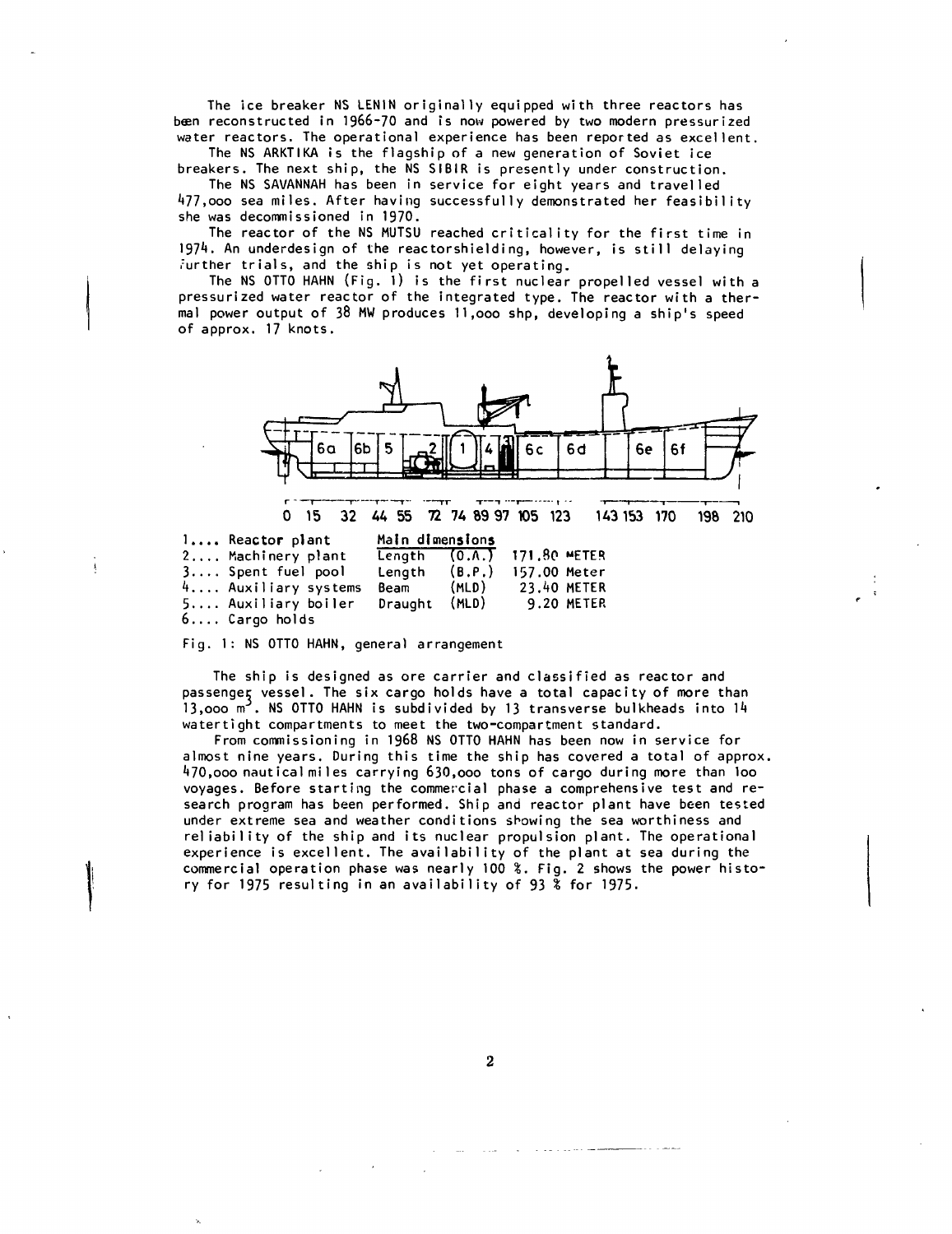

Fig. 2 N.S. OTTO HAHN, POWER HISTORY 1975

A more detailed power history in restricted waters entering a harbour is shown in Fig. 3 for the port entry of Hamburg.



**Fig. 3 N.S. OTTO HAHN, PORT ENTRY HAMBURG** 

#### **2. TECHNOLOGY OF NUCLEAR PROPULSION**

# **2.1 Design requirements**

 $\ddot{i}$ 

**The design of nuclear propelled merchant vessels bases on well-known ship building techniques and proven light-water reactor technology. The main problems arise from the specific marine environment for the reactor plant, ship safety aspects and from the integration of ship and reactor.**

## **2.1.1 Marine Environment**

**In contrast to land based nuclear plantsthe ship and its power plant are exposed to additional accelerations and inclinations induced by sea motions. Design values for additional accelerations and inclinations depend on type of vessel and location of the reactor on board. Typical values for** containerships are in the range of up to  $0,7$  g, respectively up to  $30^{\circ}.$ 

 $\overline{\mathbf{3}}$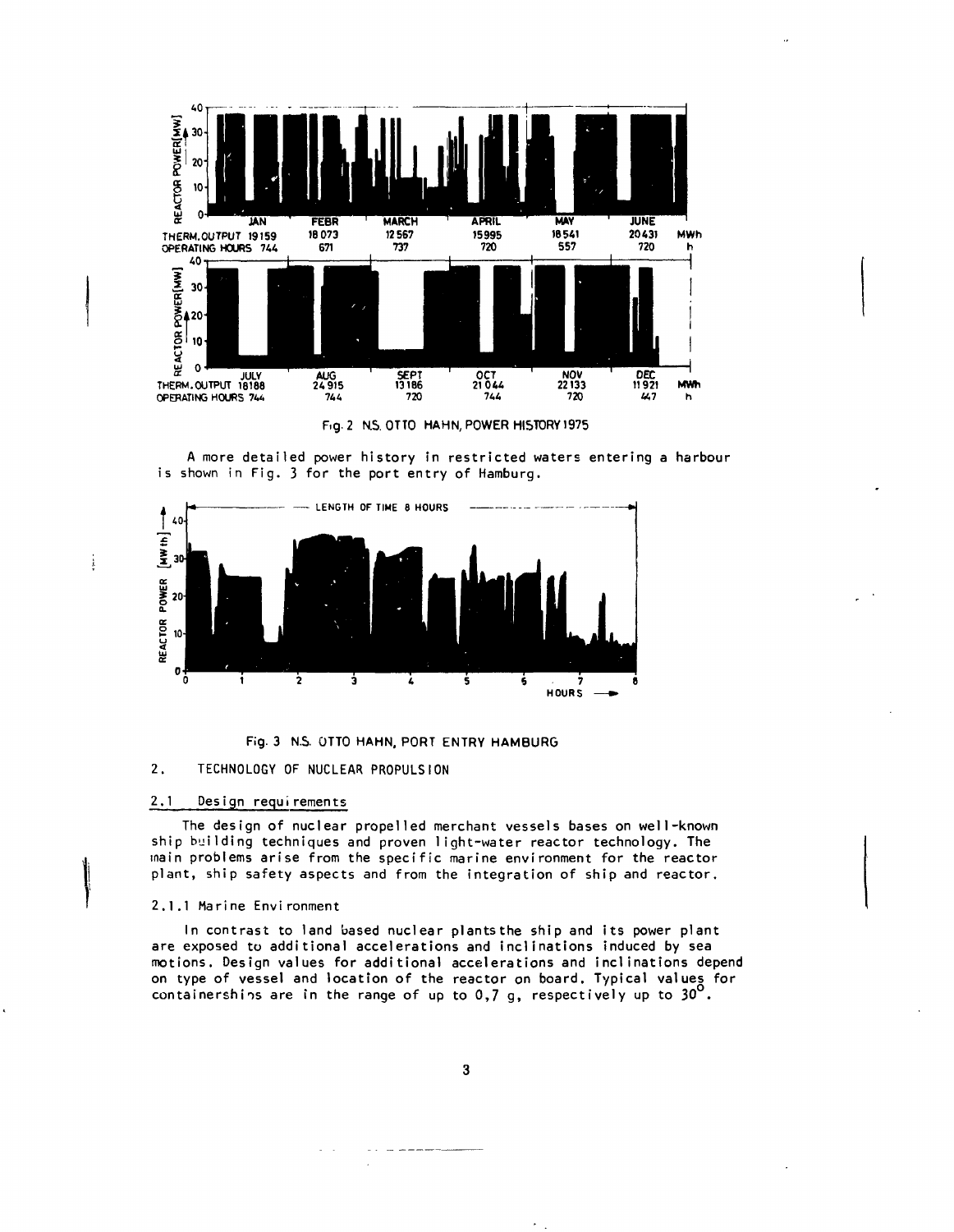# **2.1.2 Ship safety aspects**

**A special collision barrier and grounding protection structure in the reactor area protect the reactor and the safety related components against mechanical damages by collisions or grounding. Nuclear ships fulfill the two-compartment standard. Any two adjacent compartments can be flooded without loss of stability or buoyance. Sufficient ship stability under all loading conditions in case of intact and damages vessel has to be provided to avoid capsizing. In spite of all safety measures sinking of a vessel can not be absolutely excluded. Therefore, flood openings in the safety en closure are provided to avoid a collapse by outer pressure and to maintain enclosure of activity. The highest fire protection standard is required. Pressure waves as consequence of deflagrations must not impair the integri ty of the reactor's safety enclosure or the ship's body.**

### **2.1.3 Integration of ship and reactor**

**For the installation and operation of nuclear propulsion plants aboard ships specific conditions have to be considered: Each ship is exposed to vibrations excited by sea**

| Vibrations:         | Each ship is exposed to vibrations excited by sea<br>motions, oscillating propeller forces and auxiliaries.                                                         |
|---------------------|---------------------------------------------------------------------------------------------------------------------------------------------------------------------|
| Foundation:         | Interactions between ship and reactor plant must be<br>taken into account for the arrangement of the reactor<br>components.                                         |
| Space and weight:   | The limited space aboard ship requires a compact re-<br>actor design. The localized heavy weight of a reactor<br>effects longitudinal strength, trim and stability. |
| Isolated operation: | The power plant aboard ship is an isolated system<br>without possibilities of outside energy supply in case<br>of emergency,                                        |
| Load following:     | Due to manoeuvering requirements a high (up to 4%/sec)<br>load following capability is necessary for ship reactors.                                                 |

# **2.2 Design of an advanced nuclear ship (NCS-80)**

**In the Federal Republic of Germany the design of a nuclear propelled con tainer vessel has been completed in 1976. Fig.** *k* **shows the general arrange** ment of the ship.



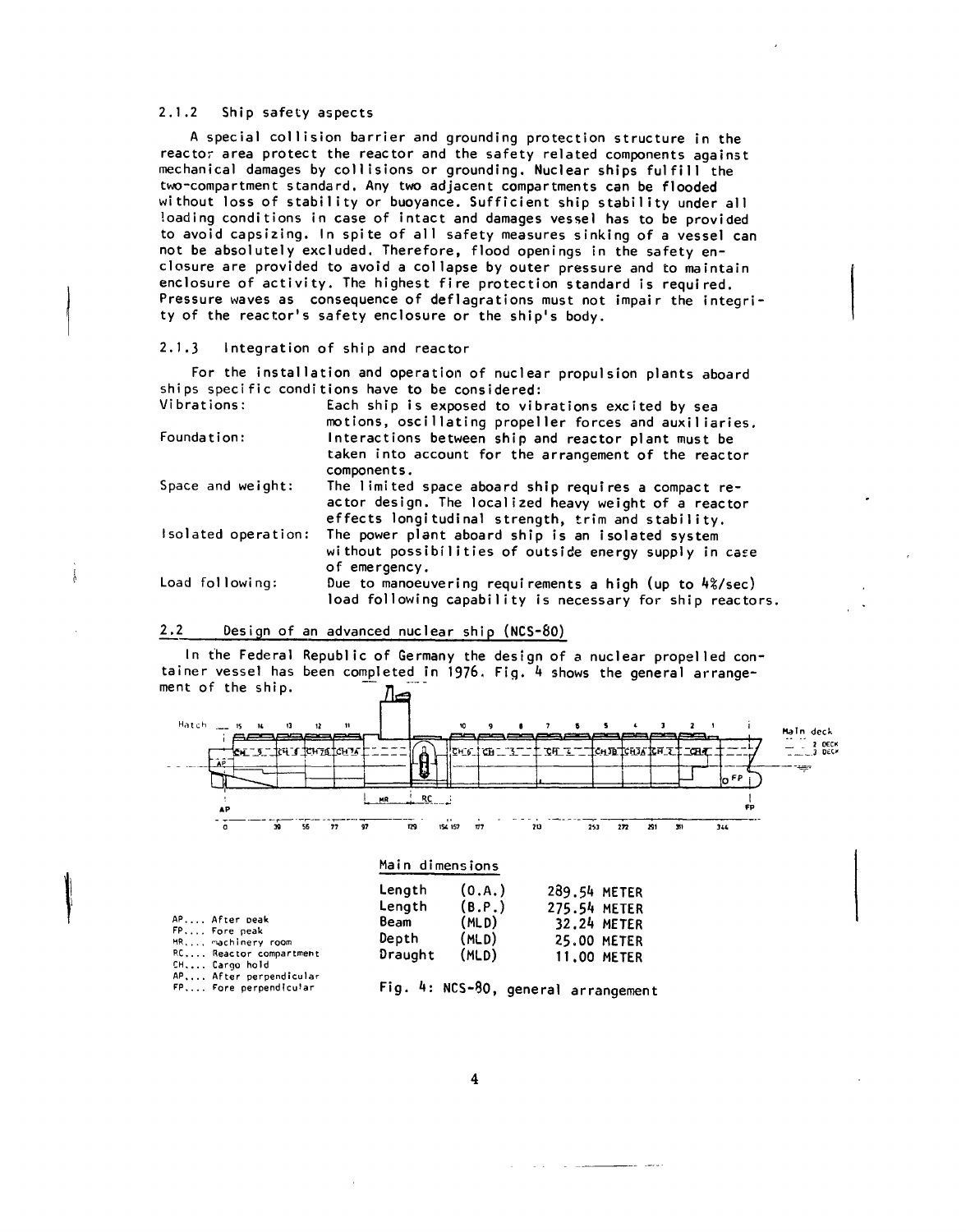**The large freeboard gives extra buoyancy and a stability range up to a theoretical heel of 90 . The hull structure consists of an 3!1-welded double shell construction, forming wing spaces from the tank top up to the main deck. The double bottom runs from aft to collision bulkhead forward. Additional strength problems arise for the open container ship in connec tion with the locally concentrated reactor weight, but have been solved satisfactorily. A good manoeuvrability 8s an essential safety factor. In addition to the two main propellers a bow thruster of 1,5oo shp increases the manoeuvrability at reduced speeds in narrow waters. For an emergency propulsion an electric motor can be coupled to the gear box of each pro peller shaft. This system has a power output of l,5oo kW electrical, sufficient for a ship speed of approximately 6 knots. The nuclear reactor EFOR-80 is an advanced design of the FDR-reactor of NS OTTO HAHN and has a thermal output of 220 MW. Fig. 5 shows the arrangement of the reactor in the ship.**



**Fig. 5: NCS-80, Reactor and Machinery Space**

**The pressure vessel contains core, control rod drives, primary coolant pumps and the steam generator. Pumps and control rod drives are mounted on the top closure of the pressure vessel. The primary coolant pressure is maintained by self-pressurization by means of saturated steam above the freewater surface within the pressure vessel.**

**Thus, with exception of the primary purification system, all essential components usually in contact with primary water are contained within the pressure vessel. This means a particularly safe and compact construction. Ship and reactor fulfill all the above mentioned design requirements. The 1icensabi1ity of the concept has been approved by the licensing authori ties** *o(* **the Federal Republic of Germany.**

### **3. ECONOMIC ASPECTS**

**For naval vessels and special civil ships, like ice breakers, ligistic considerations play an important role and favour base independent nuclear**